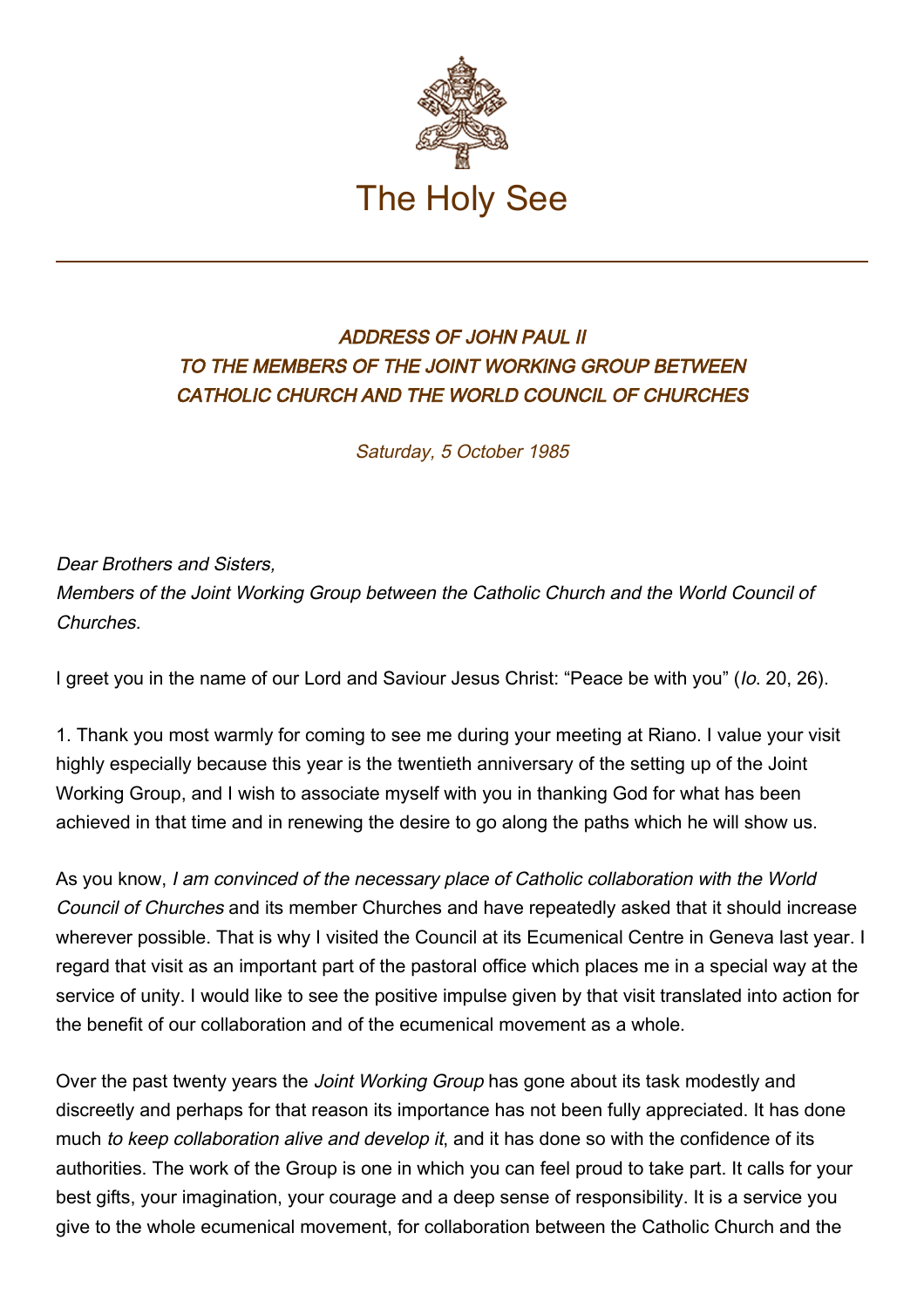World Council of Churches has an importance that is both practical and highly symbolic for that movement.

2. When the Joint Working Group was set up it was clearly recognized that the World Council of Churches and the Catholic Church are not comparable organisms. On the one hand there is the Council, which is a community of many Churches and Ecclesial Communities of different confessional traditions. On the other hand there is the Catholic Church, with all her pastoral responsibility as Church. Therefore collaboration poses particular problems. Furthermore, the Catholic Church and the World Council of Churches do not have the same approach to all issues. Necessarily then the way of collaboration is at times limited. This makes your task more difficult, but not impossible and no less important. It means that you are working with the real problems of our divisions which, through God's grace, the ecumenical movement enables us to face with hope and determination.

Among the various aspects of your task is first of all collaboration between the appropriate partners on the Catholic side and the various sub-units and programmes of the Council. I said recently that a fruitful collaboration has developed since 1965 "in the social field and in the sphere of the search for Justice and peace; on the problems of mission and evangelization as well as the dialogue with the other religions" (IOANNIS PAULI PP. II Allocutio ad Patres Cardinales Romanaeque Curiae Sodales habita, die 28 iun. 1985: Insegnamenti di Giovanni Paolo II, VIII, 1 (1985) 1987 ss). It must be your concern to be alert to the possibilities and encourage them wisely.

The Joint Working Group also has a role to play in searching out promising areas for study and investigation in the quest for unity. Here it can support and complement the important work being done together in the Faith and Order Commission. Since it looks to collaboration as a whole, the Joint Working Group must always focus on the visible unity which is the goal of the ecumenical movement. There is likewise room for it to take up some of the broad questions facing Christians in their mission in the world.

Without repeating what is already being done by the different Catholic or World Council agencies, there does seem to be a place too for more systematic ecumenical discussion of questions such as the handing on of the faith today, the nature of secularism and its consequences, the problems of culture and world peace. "There is a need above all to be always docile to the Holy Spirit and to how the Holy Spirit speaks to the Churches today (Cfr. Apoc. 2, 7). There is a need to have concern, in everything and wherever possible, that we give joint witness to Christ and his Gospel in our world, so rich today in possibilities but also afflicted by so many ills" (*Ibid.*).

3. When the Joint Working Group was founded, Cardinal Bea said that one of its tasks would be dialogue. This is not only the theological discussion which takes place in Faith and Order.